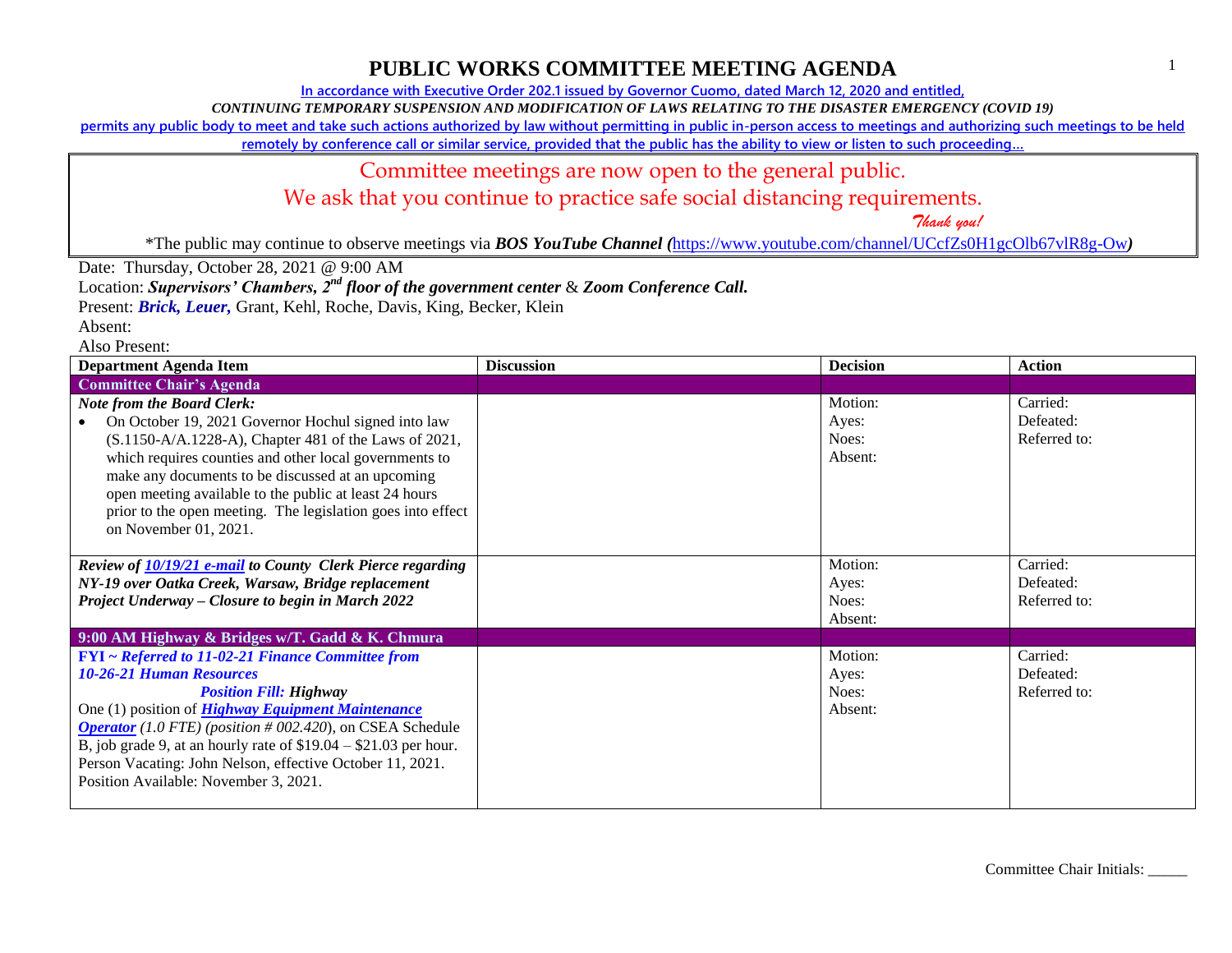**In accordance with Executive Order 202.1 issued by Governor Cuomo, dated March 12, 2020 and entitled,**

*CONTINUING TEMPORARY SUSPENSION AND MODIFICATION OF LAWS RELATING TO THE DISASTER EMERGENCY (COVID 19)*

**permits any public body to meet and take such actions authorized by law without permitting in public in-person access to meetings and authorizing such meetings to be held** 

**remotely by conference call or similar service, provided that the public has the ability to view or listen to such proceeding…**

#### Committee meetings are now open to the general public.

We ask that you continue to practice safe social distancing requirements.

 *Thank you!*

\*The public may continue to observe meetings via *BOS YouTube Channel (*<https://www.youtube.com/channel/UCcfZs0H1gcOlb67vlR8g-Ow>*)*

Date: Thursday, October 28, 2021 @ 9:00 AM

Location: *Supervisors' Chambers, 2nd floor of the government center* & *Zoom Conference Call.*

Present: *Brick, Leuer,* Grant, Kehl, Roche, Davis, King, Becker, Klein

Absent:

Also Present:

| <b>Department Agenda Item</b>                                                                                                                                                                                                                                                                                                                                                                                                                                                                                                                                                                | <b>Discussion</b>                                           | <b>Decision</b>                      | <b>Action</b>                         |
|----------------------------------------------------------------------------------------------------------------------------------------------------------------------------------------------------------------------------------------------------------------------------------------------------------------------------------------------------------------------------------------------------------------------------------------------------------------------------------------------------------------------------------------------------------------------------------------------|-------------------------------------------------------------|--------------------------------------|---------------------------------------|
| 1. October Work Update                                                                                                                                                                                                                                                                                                                                                                                                                                                                                                                                                                       | <b>Attached</b>                                             | Motion:<br>Ayes:<br>Noes:<br>Absent: | Carried:<br>Defeated:<br>Referred to: |
| 2. Professional Service Contract: (5,001 or greater)<br>Authorize Chairwoman to sign SLA - Supp. #5 with<br>NYSDOT' 50 Wolf Road, Albany, NY 12232 for BE #06<br>rehabilitation of Schoellkopf Road Bridge over Cayuga<br>Creek, Town of Bennington, BIN 3319610; PIN 4WY0.03 for<br>Engineering/Design; ROW and Construction/ CI/CS. This<br>supplemental agreement deletes the NPS in construction and<br>increases the funding for federal aid constructions. Marchiselli<br>funds have also been added. Total amount not to exceed<br>\$3,214,788.00 effective 11/2/18 through 10/15/28. | <b>Resolution attached</b> (3 certified resolutions needed) | Motion:<br>Ayes:<br>Noes:<br>Absent: | Carried:<br>Defeated:<br>Referred to: |
| 3. Thank you letters from GLOW Region Solid Waste<br><b>Management Committee</b>                                                                                                                                                                                                                                                                                                                                                                                                                                                                                                             | <b>Attached</b>                                             | Motion:<br>Ayes:<br>Noes:<br>Absent: | Carried:<br>Defeated:<br>Referred to: |

Committee Chair Initials: \_\_\_\_\_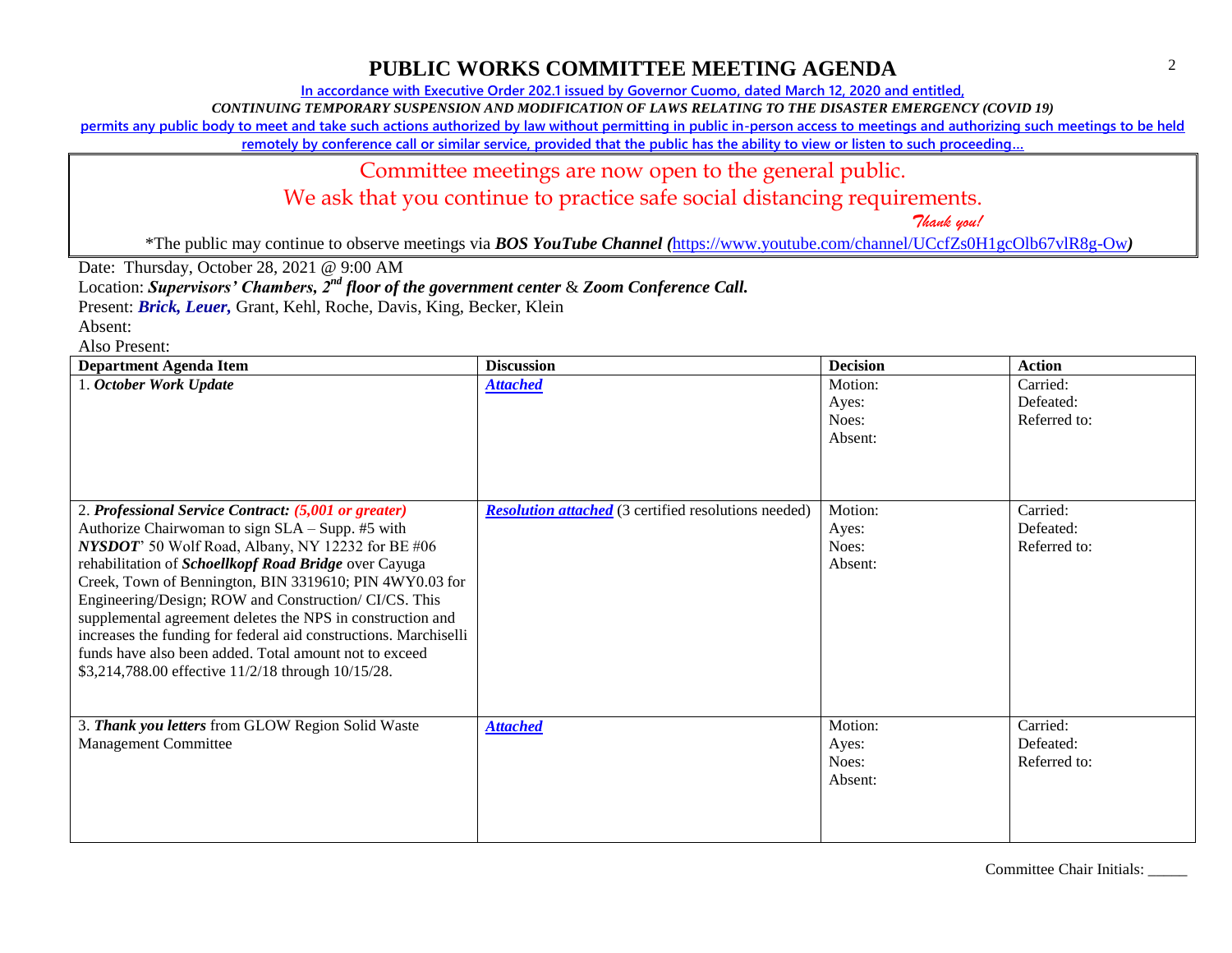**In accordance with Executive Order 202.1 issued by Governor Cuomo, dated March 12, 2020 and entitled,**

*CONTINUING TEMPORARY SUSPENSION AND MODIFICATION OF LAWS RELATING TO THE DISASTER EMERGENCY (COVID 19)*

**permits any public body to meet and take such actions authorized by law without permitting in public in-person access to meetings and authorizing such meetings to be held** 

**remotely by conference call or similar service, provided that the public has the ability to view or listen to such proceeding…**

#### Committee meetings are now open to the general public.

We ask that you continue to practice safe social distancing requirements.

 *Thank you!*

\*The public may continue to observe meetings via *BOS YouTube Channel (*<https://www.youtube.com/channel/UCcfZs0H1gcOlb67vlR8g-Ow>*)*

Date: Thursday, October 28, 2021 @ 9:00 AM

Location: *Supervisors' Chambers, 2nd floor of the government center* & *Zoom Conference Call.*

Present: *Brick, Leuer,* Grant, Kehl, Roche, Davis, King, Becker, Klein

Absent:

Also Present:

| <b>Department Agenda Item</b>                                                                                                                                                                                                                                                                                                                                                                                                                                                        | <b>Discussion</b> | <b>Decision</b>                      | <b>Action</b>                         |
|--------------------------------------------------------------------------------------------------------------------------------------------------------------------------------------------------------------------------------------------------------------------------------------------------------------------------------------------------------------------------------------------------------------------------------------------------------------------------------------|-------------------|--------------------------------------|---------------------------------------|
| 4. Transfer:<br>From: 045110.541901 Stone-Shoulders<br>28,848.91<br>1,088.00<br>045110.541902 Stockpile<br>045110.541904 Bituminous Products<br>2,810,434.74<br>045110.541905 Bridge Materials<br>23,745.41<br>045110.541920 Box Culverts<br>25,633.94<br>To: 045112.524112 Road Infrastructure CHIPS<br>\$2,889,751.00<br><b>Reason:</b> To comply with CHIPS program guidelines; capital<br>expenditures are to be classified in the Uniform Accounting<br>System in account 5112. |                   | Motion:<br>Ayes:<br>Noes:<br>Absent: | Carried:<br>Defeated:<br>Referred to: |
| 5. Transfer:<br>From: 04511009.435010 Consolidated Hwy Aid<br>\$2,889,751.00<br>To: 04511203.435010 Consolidated Hwy Aid<br>\$2,889,751.00<br><b>Reason:</b> To comply with CHIPS program guidelines; capital<br>expenditures are to be classified in the Uniform Accounting<br>System in account 5112.                                                                                                                                                                              |                   | Motion:<br>Ayes:<br>Noes:<br>Absent: | Carried:<br>Defeated:<br>Referred to: |

Committee Chair Initials: \_\_\_\_\_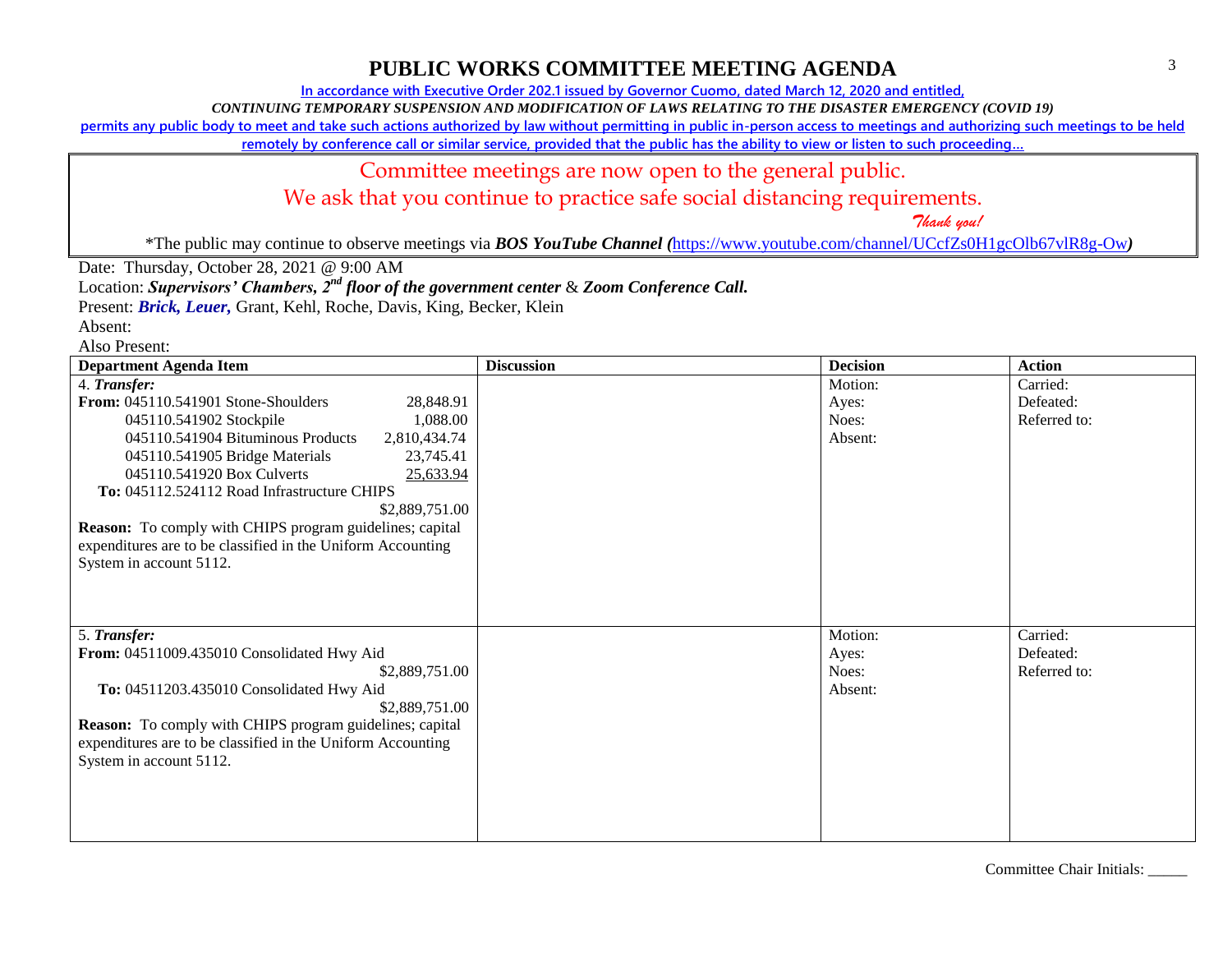**In accordance with Executive Order 202.1 issued by Governor Cuomo, dated March 12, 2020 and entitled,**

*CONTINUING TEMPORARY SUSPENSION AND MODIFICATION OF LAWS RELATING TO THE DISASTER EMERGENCY (COVID 19)*

**permits any public body to meet and take such actions authorized by law without permitting in public in-person access to meetings and authorizing such meetings to be held** 

**remotely by conference call or similar service, provided that the public has the ability to view or listen to such proceeding…**

#### Committee meetings are now open to the general public.

We ask that you continue to practice safe social distancing requirements.

 *Thank you!*

\*The public may continue to observe meetings via *BOS YouTube Channel (*<https://www.youtube.com/channel/UCcfZs0H1gcOlb67vlR8g-Ow>*)*

Date: Thursday, October 28, 2021 @ 9:00 AM

Location: *Supervisors' Chambers, 2nd floor of the government center* & *Zoom Conference Call.*

Present: *Brick, Leuer,* Grant, Kehl, Roche, Davis, King, Becker, Klein

Absent:

Also Present:

| <b>Department Agenda Item</b>                                                                                                                                                                                                                                                                                                                                                                                                                                                              | <b>Discussion</b> | <b>Decision</b>                      | <b>Action</b>                         |
|--------------------------------------------------------------------------------------------------------------------------------------------------------------------------------------------------------------------------------------------------------------------------------------------------------------------------------------------------------------------------------------------------------------------------------------------------------------------------------------------|-------------------|--------------------------------------|---------------------------------------|
| 9:30 AM Buildings & Grounds w/ M. Adamczak & K. Wiedemann                                                                                                                                                                                                                                                                                                                                                                                                                                  |                   |                                      |                                       |
| 1. Bid Award:<br>Authorize Chairman to award bid and sign a contract,<br>pursuant to General Municipal Law §103, with Warren's<br>Commercial Cleaning, Inc, 454 N Main St, Warsaw, NY<br>14569 for cleaning services at various county buildings in an<br>amount not to exceed \$95,111.00 effective 01/01/2022<br>through 12/31/2022.                                                                                                                                                     |                   | Motion:<br>Ayes:<br>Noes:<br>Absent: | Carried:<br>Defeated:<br>Referred to: |
| 2. Bid Award:<br>Authorize Chairman to award bid and sign a contract,<br>pursuant to General Municipal Law §103, with TCCT, 46 N<br>Maple St, Warsaw, NY 14569 for cleaning at various county<br>buildings in an amount not to exceed \$103,093.00; effective<br>01/01/2022 through 12/31/2022.                                                                                                                                                                                            |                   | Motion:<br>Ayes:<br>Noes:<br>Absent: | Carried:<br>Defeated:<br>Referred to: |
| 3. Bid Award:<br>Authorize Chairman to award bid and sign a contract,<br>pursuant to General Municipal Law §103, with NOMAD<br><i>Enterprises, Inc, 7963 Old State Rd, Pavilion, NY 14525 for</i><br>mowing at various county properties in an amount not to exceed<br>\$13,400.00 with call in not to exceed \$1,000.00 for a total<br>amount of \$14,400.00 a year for three years for a total<br>contract amount not to exceed \$43,200.00, effective<br>01/01/2022 through 12/31/2024. |                   | Motion:<br>Ayes:<br>Noes:<br>Absent: | Carried:<br>Defeated:<br>Referred to: |

Committee Chair Initials: \_\_\_\_\_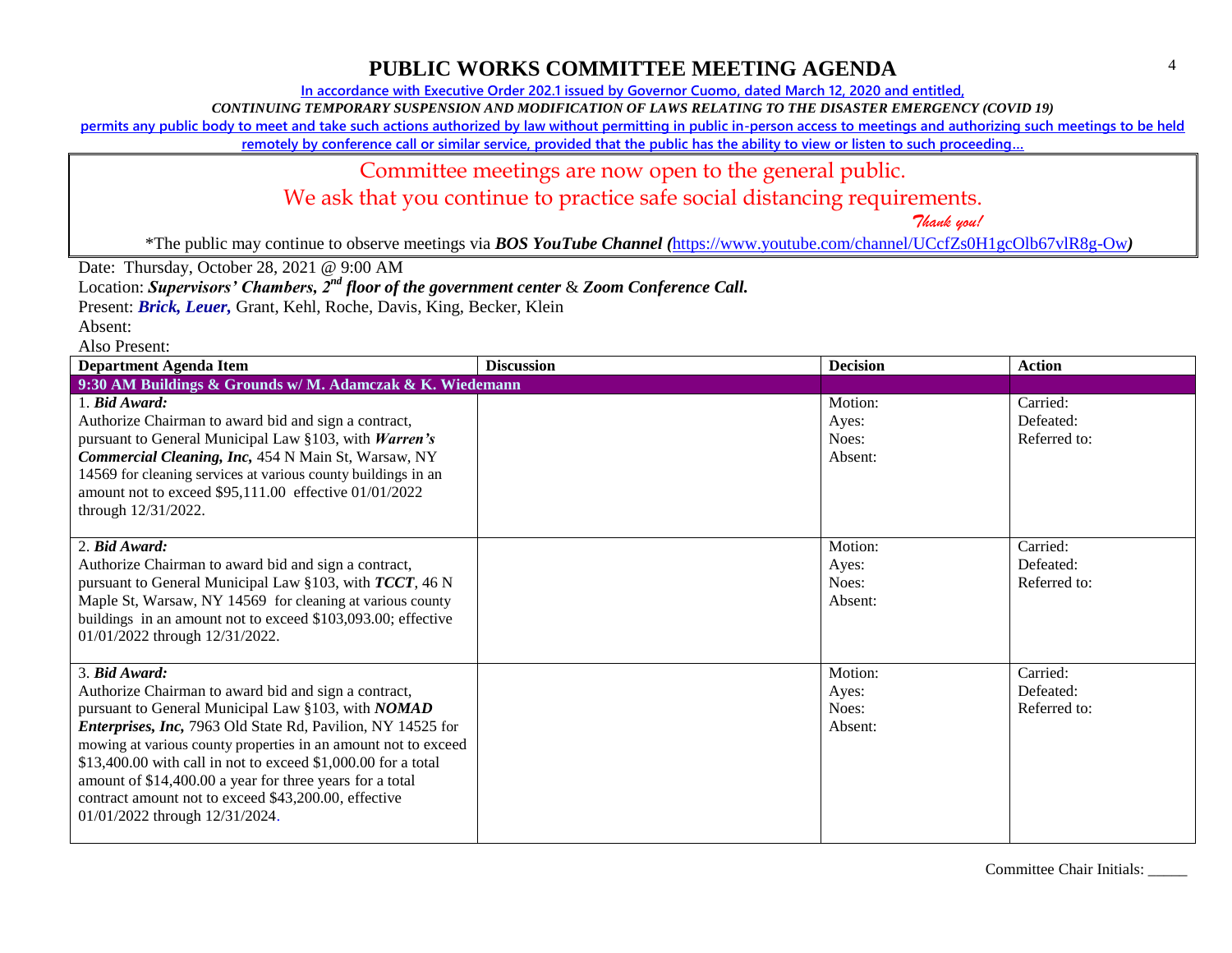**In accordance with Executive Order 202.1 issued by Governor Cuomo, dated March 12, 2020 and entitled,**

*CONTINUING TEMPORARY SUSPENSION AND MODIFICATION OF LAWS RELATING TO THE DISASTER EMERGENCY (COVID 19)*

**permits any public body to meet and take such actions authorized by law without permitting in public in-person access to meetings and authorizing such meetings to be held** 

**remotely by conference call or similar service, provided that the public has the ability to view or listen to such proceeding…**

### Committee meetings are now open to the general public.

We ask that you continue to practice safe social distancing requirements.

 *Thank you!*

\*The public may continue to observe meetings via *BOS YouTube Channel (*<https://www.youtube.com/channel/UCcfZs0H1gcOlb67vlR8g-Ow>*)*

Date: Thursday, October 28, 2021 @ 9:00 AM

Location: *Supervisors' Chambers, 2nd floor of the government center* & *Zoom Conference Call.*

Present: *Brick, Leuer,* Grant, Kehl, Roche, Davis, King, Becker, Klein

Absent:

Also Present:

| <b>Department Agenda Item</b>                                                                                   | <b>Discussion</b> | <b>Decision</b> | <b>Action</b> |
|-----------------------------------------------------------------------------------------------------------------|-------------------|-----------------|---------------|
| 4. $FYI \sim Contract$ (\$3,000 and under):                                                                     |                   | Motion:         | Carried:      |
| • ALPS Elevator Inspection Services, PO Box 605, Buffalo, NY 14207 for the provision of elevator inspections on |                   | Ayes:           | Defeated:     |
| the Courthouse Campus; in an amount not to exceed \$1,500.00 effective 08/01/2021 through 07/31/2022.           |                   | Noes:           | Referred to:  |
|                                                                                                                 |                   | Absent:         |               |
|                                                                                                                 |                   |                 |               |
|                                                                                                                 |                   |                 |               |
| 5. Appropriation:                                                                                               |                   | Motion:         | Carried:      |
| To: 011620.540803 Building Supplies<br>\$441.00                                                                 |                   | Ayes:           | Defeated:     |
| $w/01162002.426500$ (sale of scrap & materials)<br>\$441.00                                                     |                   | Noes:           | Referred to:  |
| <b>Reason:</b> To add to building supplies to cover expenses                                                    |                   | Absent:         |               |
|                                                                                                                 |                   |                 |               |
|                                                                                                                 |                   |                 |               |
| 6. Appropriation:                                                                                               |                   | Motion:         | Carried:      |
| To: 011620.540806 cleaning supplies purchased<br>\$1,377.00                                                     |                   | Ayes:           | Defeated:     |
| $w/01162002.426650$ Sale of equipment<br>\$1,377.00                                                             |                   | Noes:           | Referred to:  |
| <b>Reason:</b> To cover cost of additional supplies                                                             |                   | Absent:         |               |
|                                                                                                                 |                   |                 |               |
|                                                                                                                 |                   |                 |               |
| 7. Appropriation:                                                                                               |                   | Motion:         | Carried:      |
| To: 011620.540802 Contracted building repair<br>\$3,463.43                                                      |                   | Ayes:           | Defeated:     |
| w/01162002.4226800 Insurance Recovery<br>\$3,463.43                                                             |                   | Noes:           | Referred to:  |
| <b>Reason:</b> To cover labor and material for gutter replacement in                                            |                   | Absent:         |               |
| secured lot from incident.                                                                                      |                   |                 |               |
|                                                                                                                 |                   |                 |               |
|                                                                                                                 |                   |                 |               |